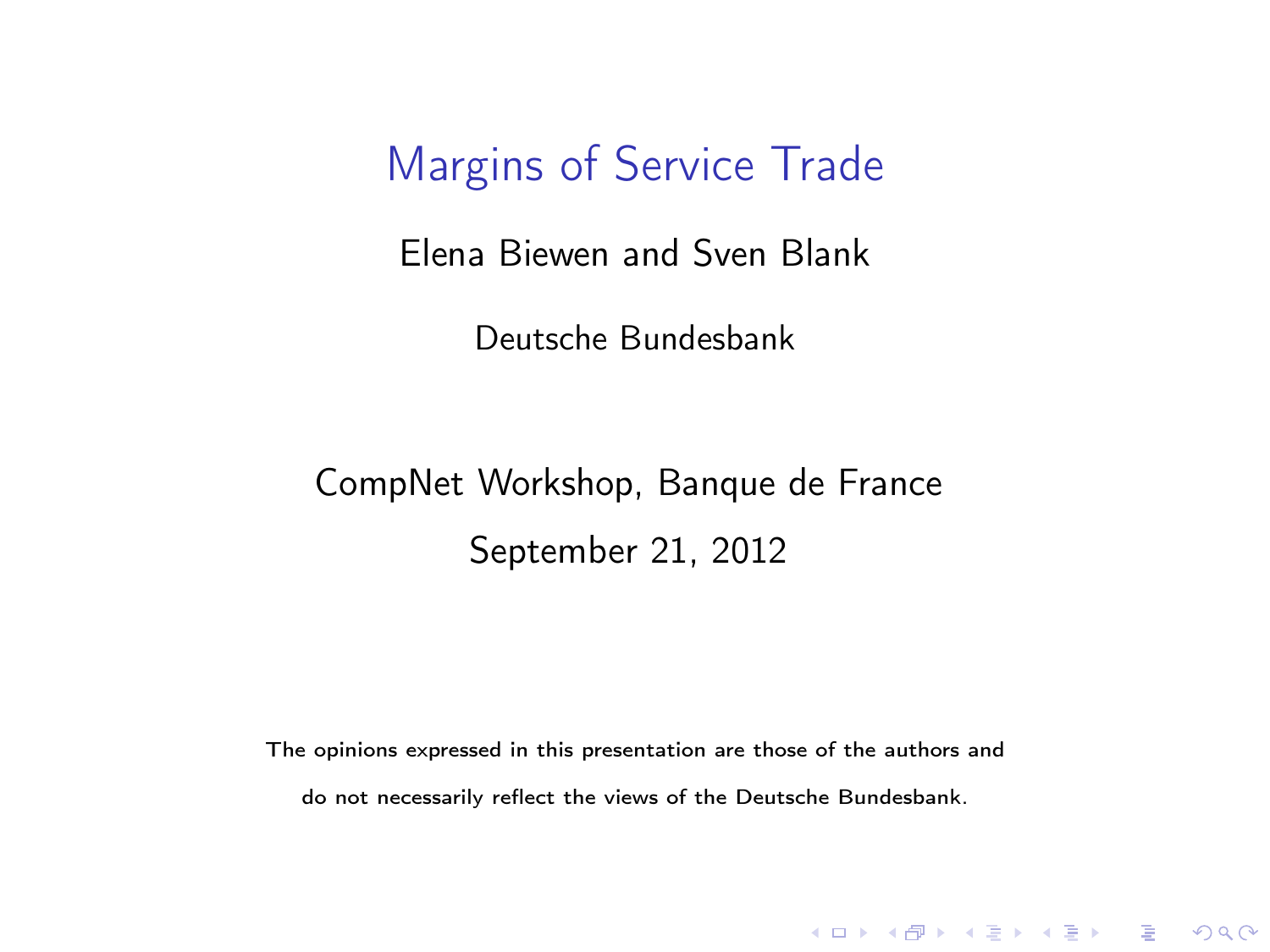#### **Motivation**

- Increasing role of services and international services trade In Germany,
	- ... services make up 69% of total value added (2011) and 74% of total employment (2010).
	- $\ldots$  trade in services rose from 6% of GDP in 1975 to 16% in 2011.
- International trade in services responded more resilient to the onset of the financial crisis than goods trade.
- Still, the driving forces of cross-border service trade are largely unexplored.
- Main purpose of this study is to
	- present stylized facts on German firm-level service trade, and
	- give an overview of how the margins of trade shape German service exports and imports.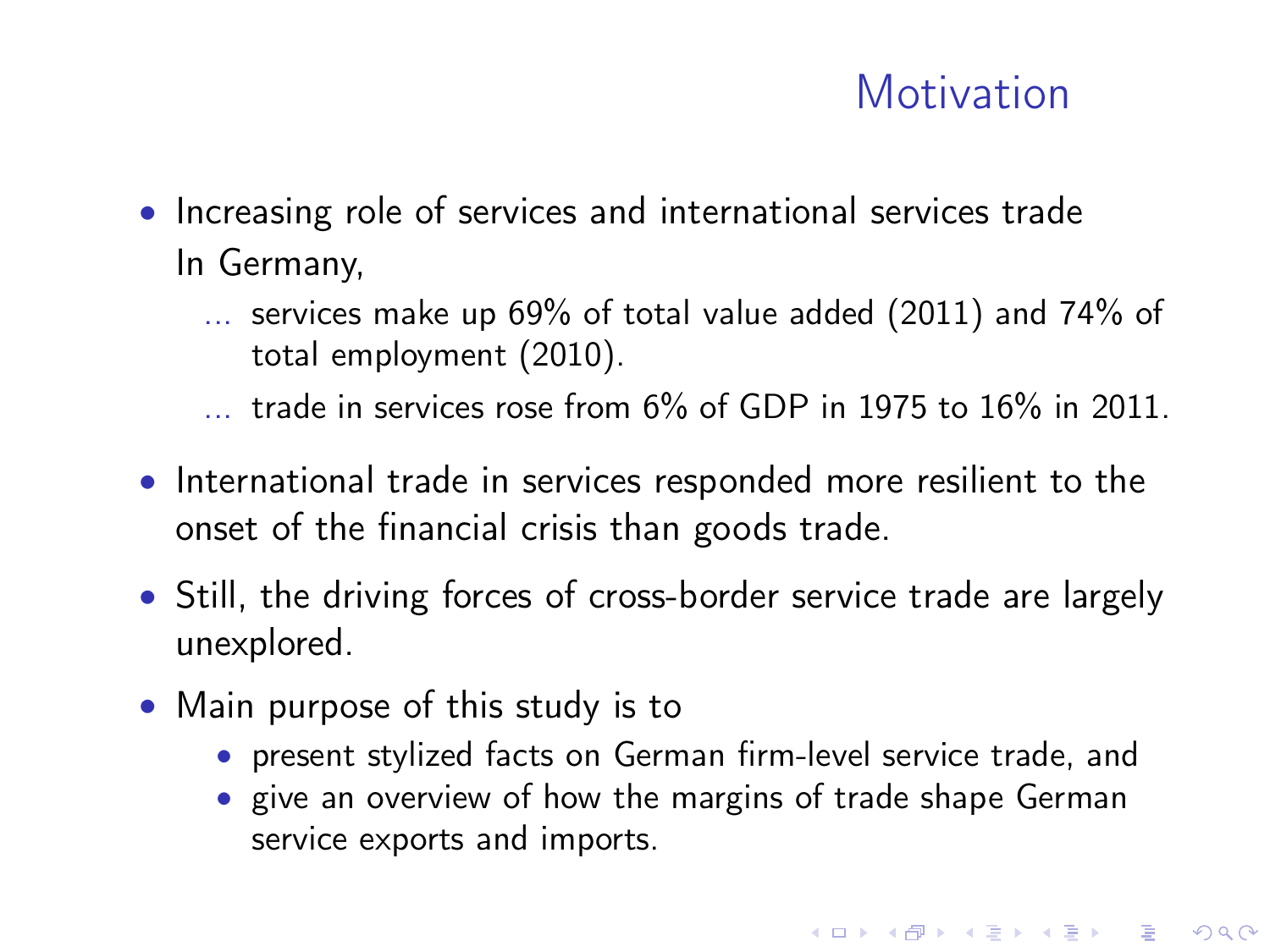#### Related Work

**KORKA REPARATION ADD** 

- Firm-level evidence on international trade in services (Breinlich/Criscuolo 2011, Ariu/Mion 2010, Conti et al. 2010, Kelle/Kleinert 2010, Walter/Dell'mour 2010)
- Contributions of the intensive and extensive margins in shaping aggregate trade (e.g. Bernard et al. 2009, Eaton et al. 2007, Bricongne et al. 2012)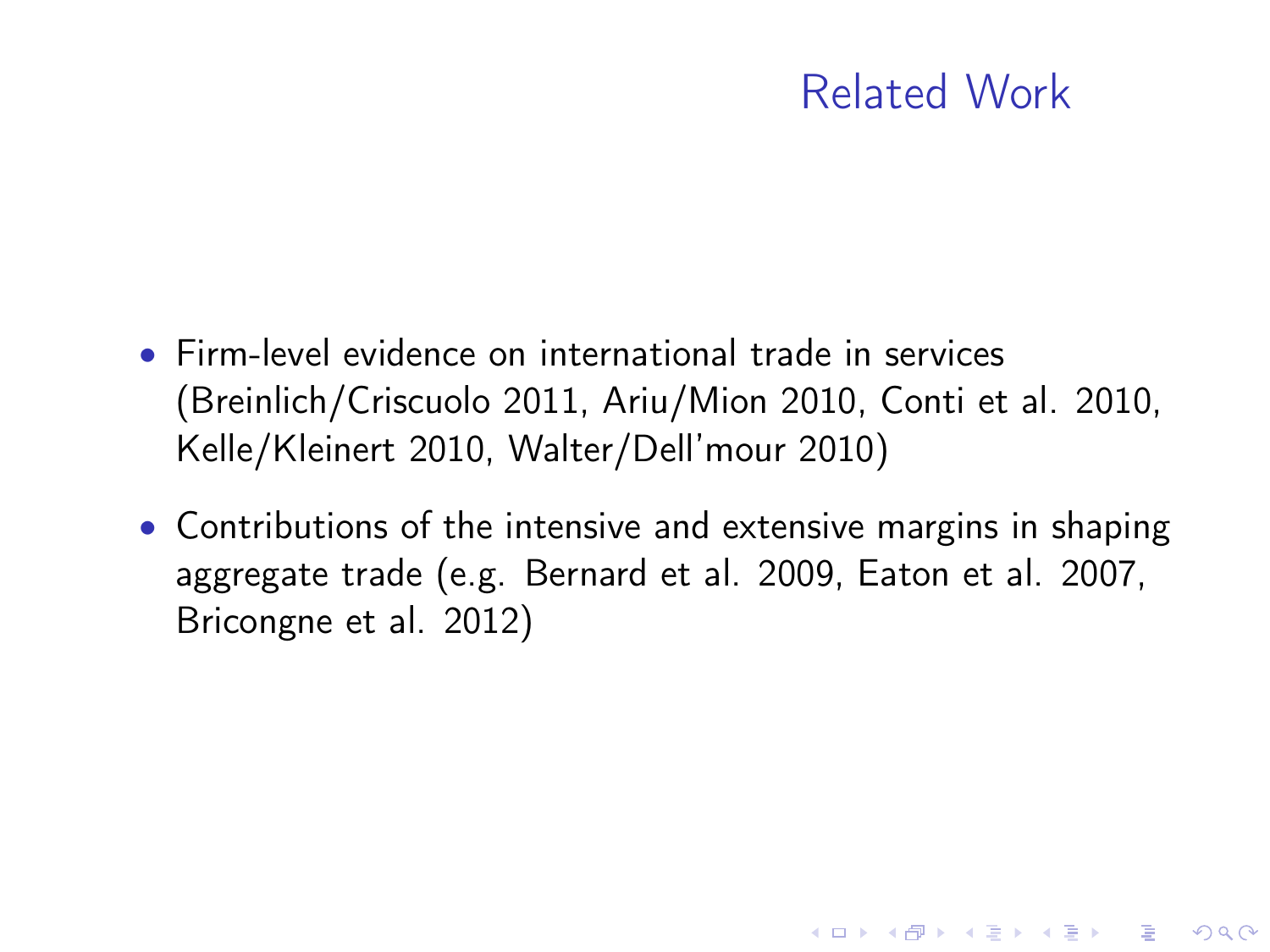#### Data I

**KORKA REPARATION ADD** 

International Trade in Services Statistics (ITS):

- Service transactions between German residents firms, banks, individuals, public authorities – and non-residents
- Reporting threshold: 12,500 Euro
- Detailed information on service transactions at the firm-level traded volumes, service types, trading partners
- Panel 2001-2011, monthly frequency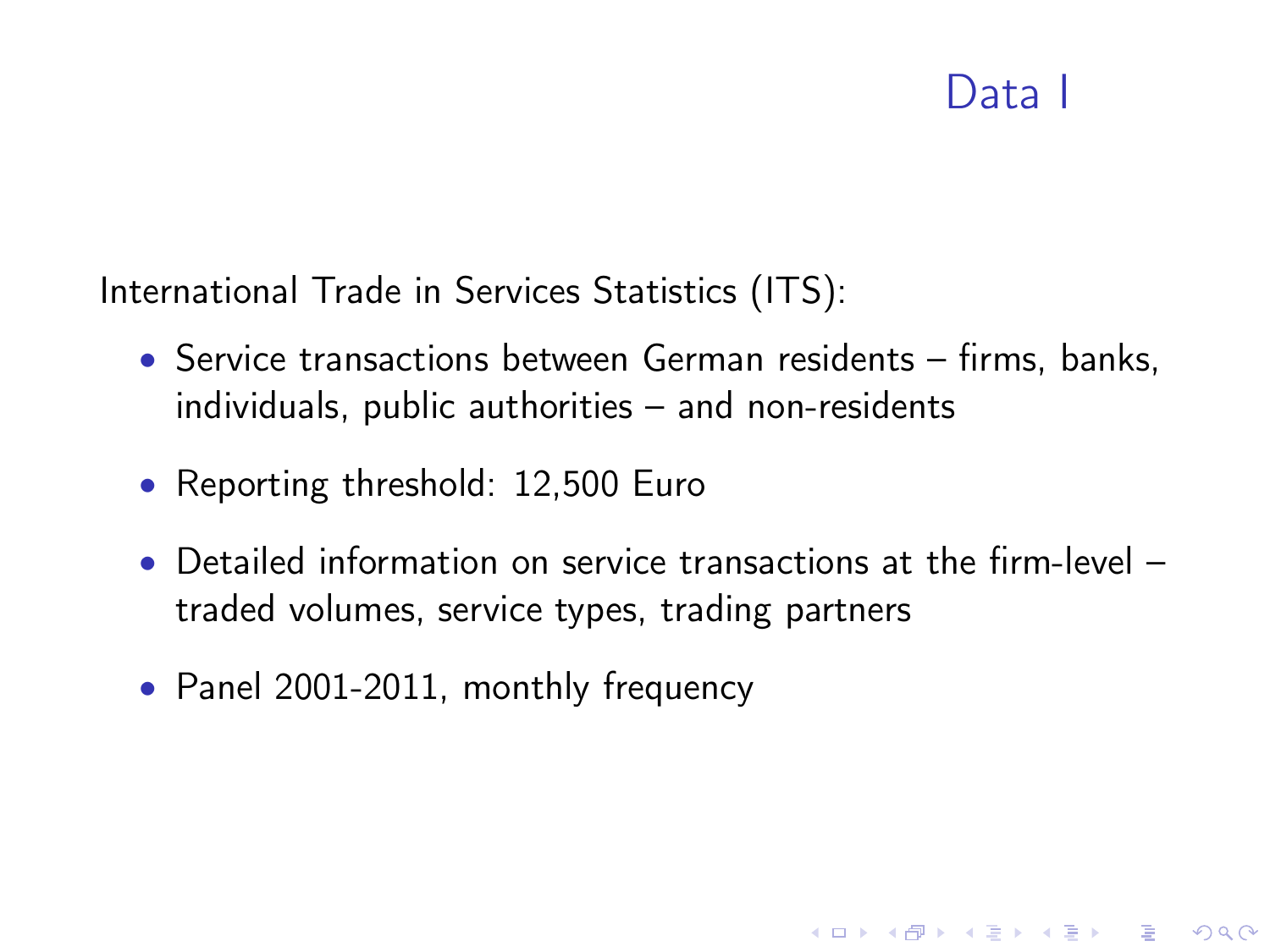#### Data II



メロト メタト メミト メミト  $290$ 一度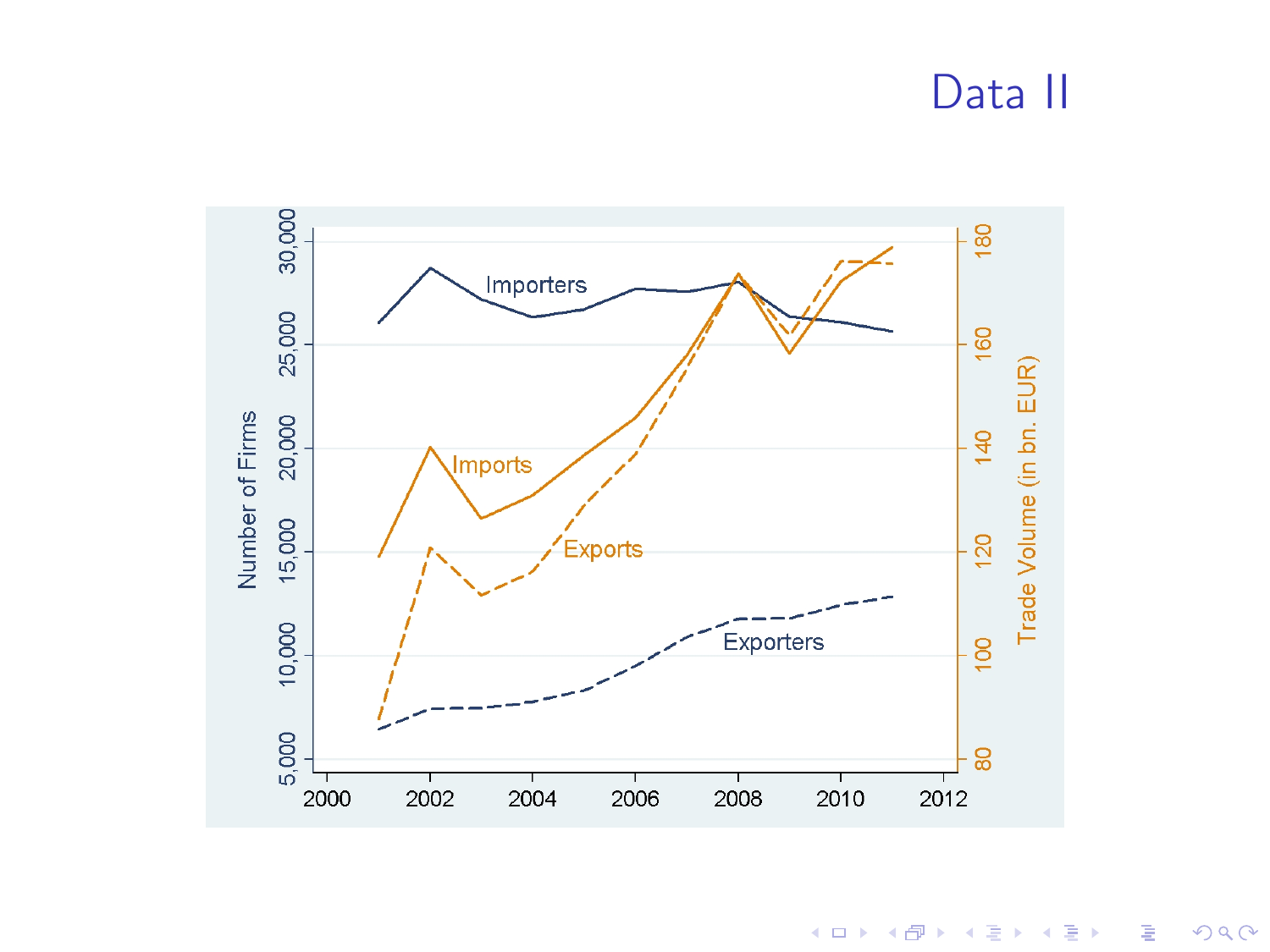## Firm-Level Characteristics Heterogeneity Across Firms

|                                     |         | percentiles |                  |                  |                |         |  |
|-------------------------------------|---------|-------------|------------------|------------------|----------------|---------|--|
|                                     | mean    | 1st         | 25 <sub>th</sub> | 50 <sub>th</sub> | 75th           | 99th    |  |
| Exports                             |         |             |                  |                  |                |         |  |
| number of services                  | 1.6     | 1           | 1                |                  | $\overline{2}$ | 9       |  |
| number of countries                 | 5.5     | 1           | 1                | $\overline{2}$   | 6              | 46      |  |
| avg. sales per firm-service-country | 306     | 1           | 18               | 42               | 130            | 4032    |  |
| total sales per firm                | 14,507  | 3           | 97               | 523              | 3004           | 190,694 |  |
| firm-year-observations              | 106.674 |             |                  |                  |                |         |  |
| <i>Imports</i>                      |         |             |                  |                  |                |         |  |
| number of services                  | 2.3     | 1           |                  |                  | 3              | 13      |  |
| number of countries                 | 4.5     | 1           |                  | $\overline{2}$   | 4              | 37      |  |
| avg. sales per firm-service-country | 141     | 1           | 14               | 26               | 64             | 1693    |  |
| total sales per firm                | 5520    | 4           | 49               | 184              | 818            | 65,721  |  |
| firm-year-observations              | 297.636 |             |                  |                  |                |         |  |

Notes: Sales are reported in thousand Euro.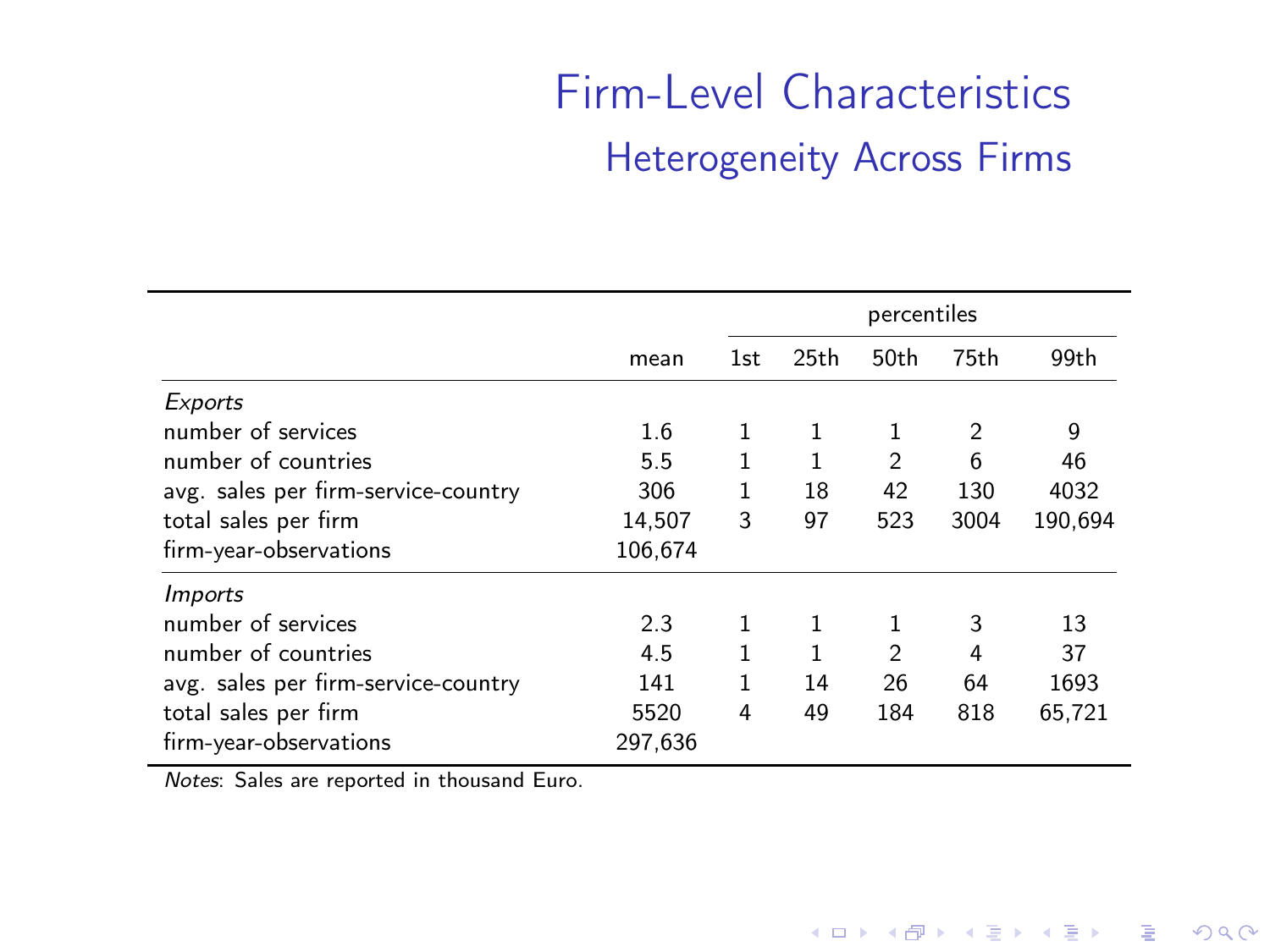## Firm-Level Characteristics Concentration Within Firms

|                |    |    | Rank of service |   |   |     |           |    | Rank of country |    |   |   |    |
|----------------|----|----|-----------------|---|---|-----|-----------|----|-----------------|----|---|---|----|
| services       |    | 2  | 3               | 4 | 5 | 10  | countries |    | 2               | 3  | 4 | 5 | 10 |
| Exports        |    |    |                 |   |   |     |           |    |                 |    |   |   |    |
| exact 2        | 81 | 19 |                 |   |   |     | exact 2   | 78 | 22              |    |   |   |    |
| exact 3        | 74 | 20 | 6               |   |   |     | exact 3   | 68 | 23              | 9  |   |   |    |
| exact 5        | 66 | 20 | 8               | 3 | 1 |     | exact 5   | 58 | 22              | 11 | 6 | 3 |    |
| exact 10       | 60 | 21 | 9               | 4 | 2 | 0.1 | exact 10  | 47 | 20              | 11 | 7 | 5 | 1  |
| <i>Imports</i> |    |    |                 |   |   |     |           |    |                 |    |   |   |    |
| exact 2        | 78 | 22 |                 |   |   |     | exact 2   | 75 | 25              |    |   |   |    |
| exact 3        | 70 | 22 | 9               |   |   |     | exact 3   | 66 | 23              | 11 |   |   |    |
| exact 5        | 63 | 21 | 10              | 5 | 2 |     | exact 5   | 57 | 22              | 11 | 6 | 4 |    |
| exact 10       | 54 | 21 | 11              | 6 | 4 | 0.3 | exact 10  | 46 | 20              | 12 | 8 | 5 | 1  |

J.

Notes: The table shows the shares (in percent) of exports/imports for the services and countries ranked first, second, third, etc., whereas firms that trade exact 2, 3, 5 or 10 services or with 2, 3, etc., markets are considered. Averages over individual firms' shares are presented.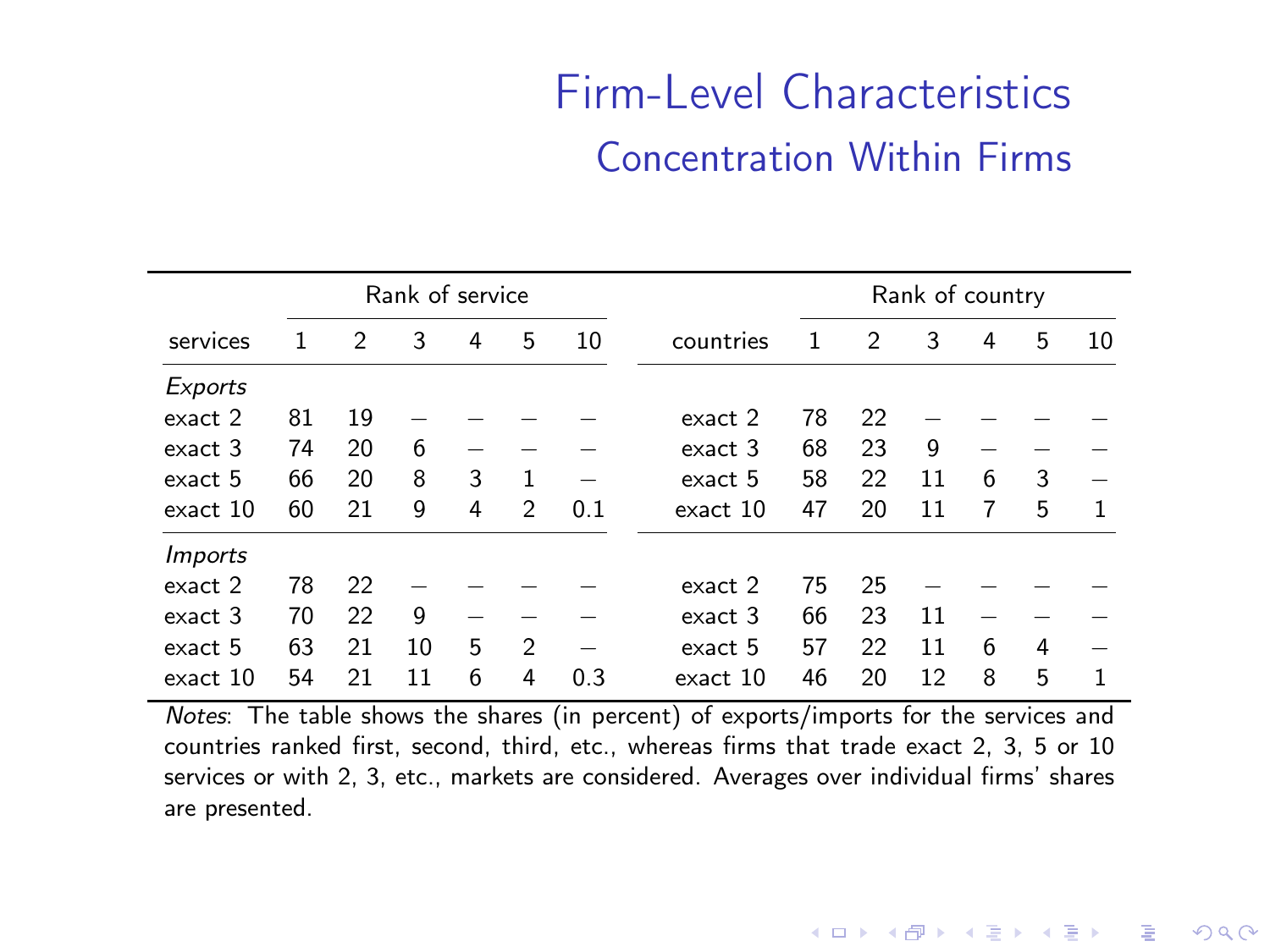## Cross-Sectional Variation Country-Level Margins I

- Decomposition of aggregate trade (exports or imports) with country c at time t,  $x_{ct}$ , into four different margins following Bernard et al. (2009):
	- number of firms,  $f_{ct}$ ,
	- number of services traded,  $s_{ct}$ ,
	- trade density,  $d_{ct} = o_{ct}/(f_{ct}s_{ct})$ , where  $o_{ct}$  denotes the number of firm-service observations, and
	- average trade  $\bar{x}_{ct} = x_{ct}/o_{ct}$
- Total trade with country  $c$  at time  $t$  can be written as:

$$
x_{ct} = f_{ct} s_{ct} d_{ct} \bar{x}_{ct}
$$

• Disentangling the contribution of each margin to the crosssectional variation of country-level trade by regressing the log of each margin on the log of total exports or imports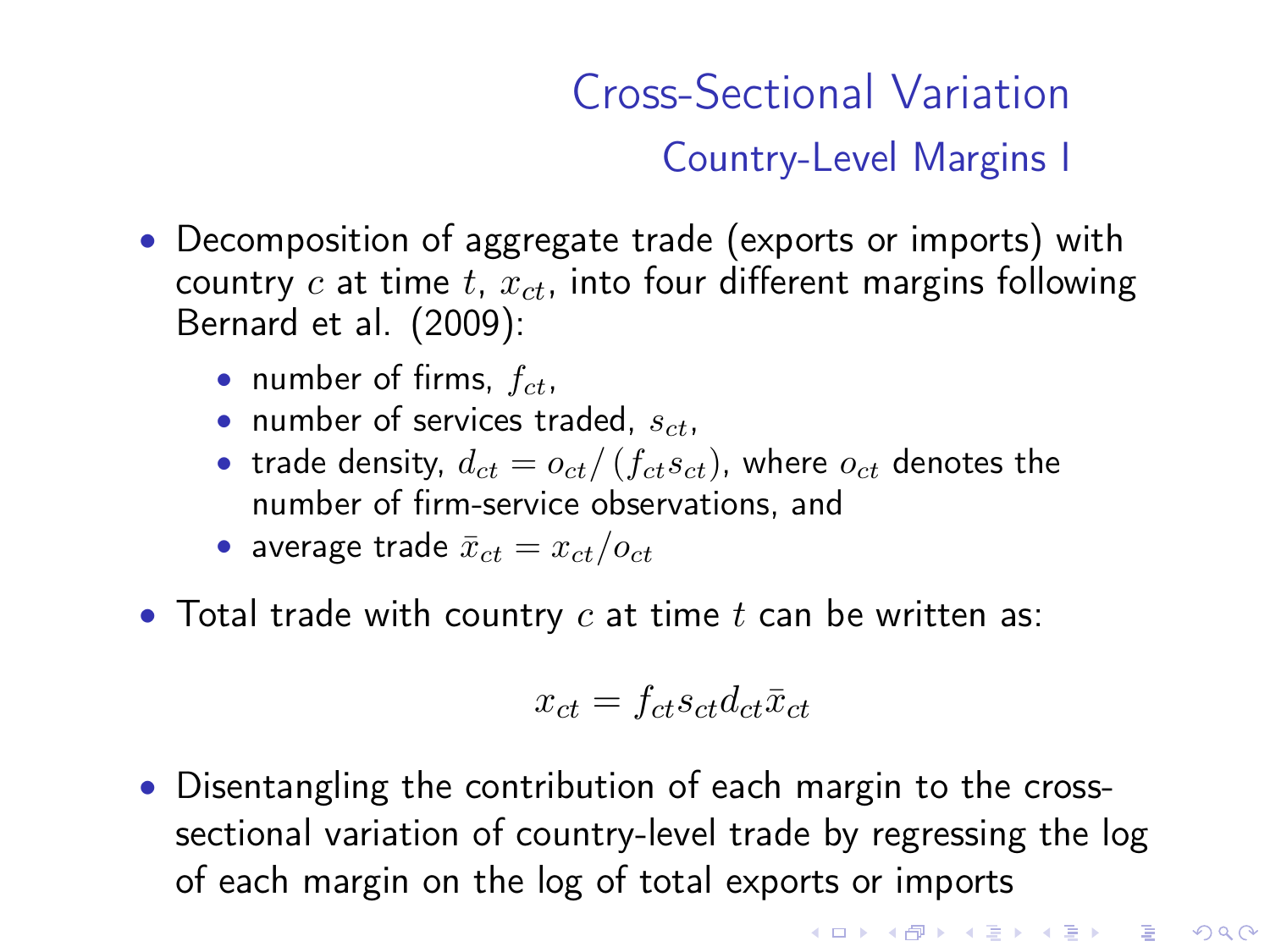## Cross-Sectional Variation Country-Level Margins II

|           |                    | Exports  |                    |                    | Imports  |                    |
|-----------|--------------------|----------|--------------------|--------------------|----------|--------------------|
| Margin    | <b>Full Sample</b> | EMU      | <b>Top Traders</b> | <b>Full Sample</b> | EMU      | <b>Top Traders</b> |
| Firms     | 0.385              | 0.483    | 0.270              | 0.449              | 0.524    | 0.327              |
|           | (0.006)            | (0.005)  | (0.004)            | (0.006)            | (0.006)  | (0.004)            |
| Services  | 0.262              | 0.271    | 0.239              | 0.288              | 0.276    | 0.270              |
|           | (0.003)            | (0.004)  | (0.003)            | (0.003)            | (0.004)  | (0.003)            |
| Density   | $-0.248$           | $-0.254$ | $-0.200$           | $-0.269$           | $-0.250$ | $-0.224$           |
|           | (0.003)            | (0.004)  | (0.003)            | (0.003)            | (0.006)  | (0.004)            |
| Intensive | 0.602              | 0.500    | 0.691              | 0.532              | 0.449    | 0.627              |
|           | (0.007)            | (0.005)  | (0.005)            | (0.006)            | (0.007)  | (0.005)            |
| Obs       | 2.632              | 137      | 2.292              | 2.628              | 137      | 2.385              |

۰

Notes: Pooled estimates of the contribution of each margin to cross-sectional variation in country-level exports and imports for the years 2001 to 2011. The sub-sample denoted "Top Traders" corresponds to firms in the top percentile. Clustered standard errors in parentheses.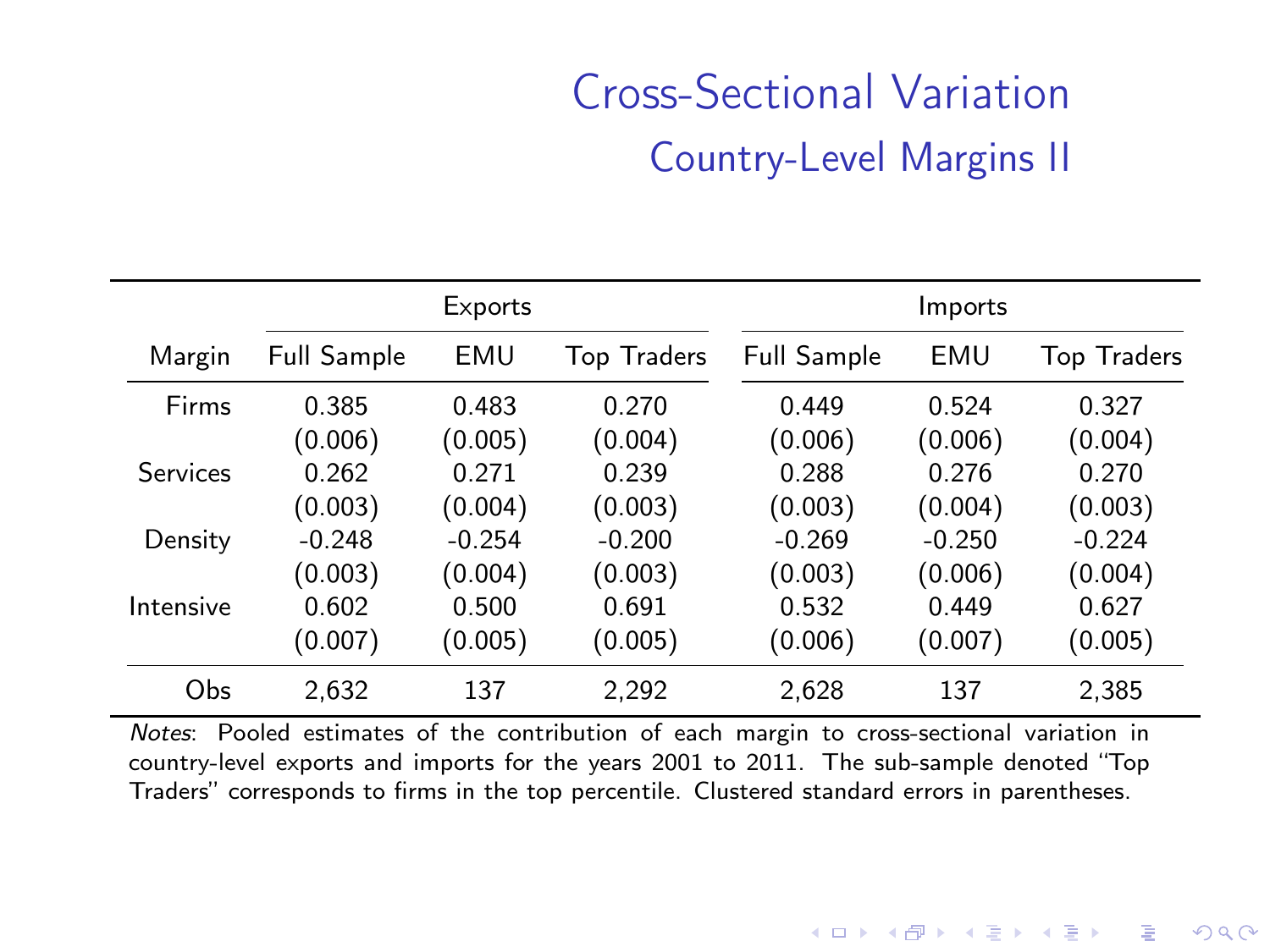## Cross-Sectional Variation Firm-Level Margins I

**KORK EX KEY KEY YOUR** 

• Total exports or imports of firm  $f$  at time  $t$ ,  $x_{ft}$  can be written as:

$$
x_{ft} = c_{ft} s_{ft} d_{ft} \bar{x}_{ft}
$$
, with

- number of countries,  $c_{ft}$ ,
- number of services traded,  $s_{ft}$ ,
- trade density,  $d_{ft} = o_{ft}/(c_{ft} s_{ft})$ , where  $o_{ft}$  denotes the number of country-service observations, and
- average trade  $\bar{x}_{ft} = x_{ft}/o_{ft}$
- Again, regress the log of each trade margin on the log of total exports or imports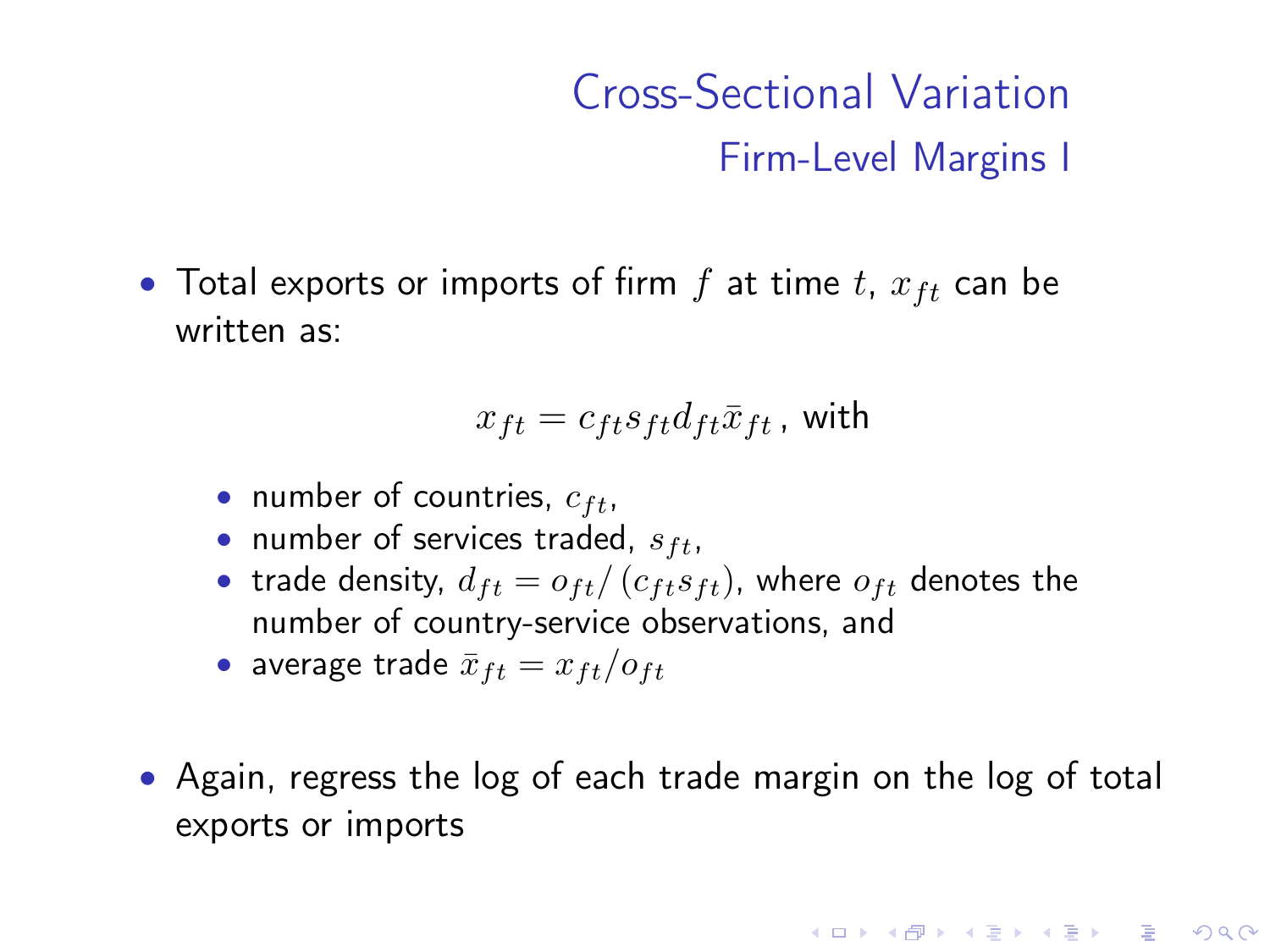## Cross-Sectional Variation Firm-Level Margins II

|           |                    | Exports  |                    |                    | Imports  |                    |
|-----------|--------------------|----------|--------------------|--------------------|----------|--------------------|
| Margin    | <b>Full Sample</b> | EMU      | <b>Top Traders</b> | <b>Full Sample</b> | EMU      | <b>Top Traders</b> |
| Countries | 0.172              | 0.129    | 0.264              | 0.184              | 0.128    | 0.263              |
|           | (0.001)            | (0.001)  | (0.006)            | (0.001)            | (0.001)  | (0.005)            |
| Services  | 0.052              | 0.047    | 0.107              | 0.113              | 0.100    | 0.162              |
|           | (0.001)            | (0.001)  | (0.006)            | (0.001)            | (0.001)  | (0.004)            |
| Density   | $-0.032$           | $-0.023$ | $-0.067$           | $-0.075$           | $-0.053$ | $-0.101$           |
|           | (0.000)            | (0.000)  | (0.004)            | (0.000)            | (0.000)  | (0.002)            |
| Intensive | 0.808              | 0.846    | 0.696              | 0.779              | 0.824    | 0.676              |
|           | (0.001)            | (0.001)  | (0.007)            | (0.001)            | (0.001)  | (0.006)            |
| Obs       | 106.674            | 71.157   | 1.074              | 297.636            | 172.136  | 2.983              |

۰

Notes: Pooled estimates of the contribution of each margin to cross-sectional variation in firmlevel exports and imports for the years 2001 to 2011. The sub-sample denoted "Top Traders" corresponds to firms in the top percentile. Clustered standard errors in parentheses.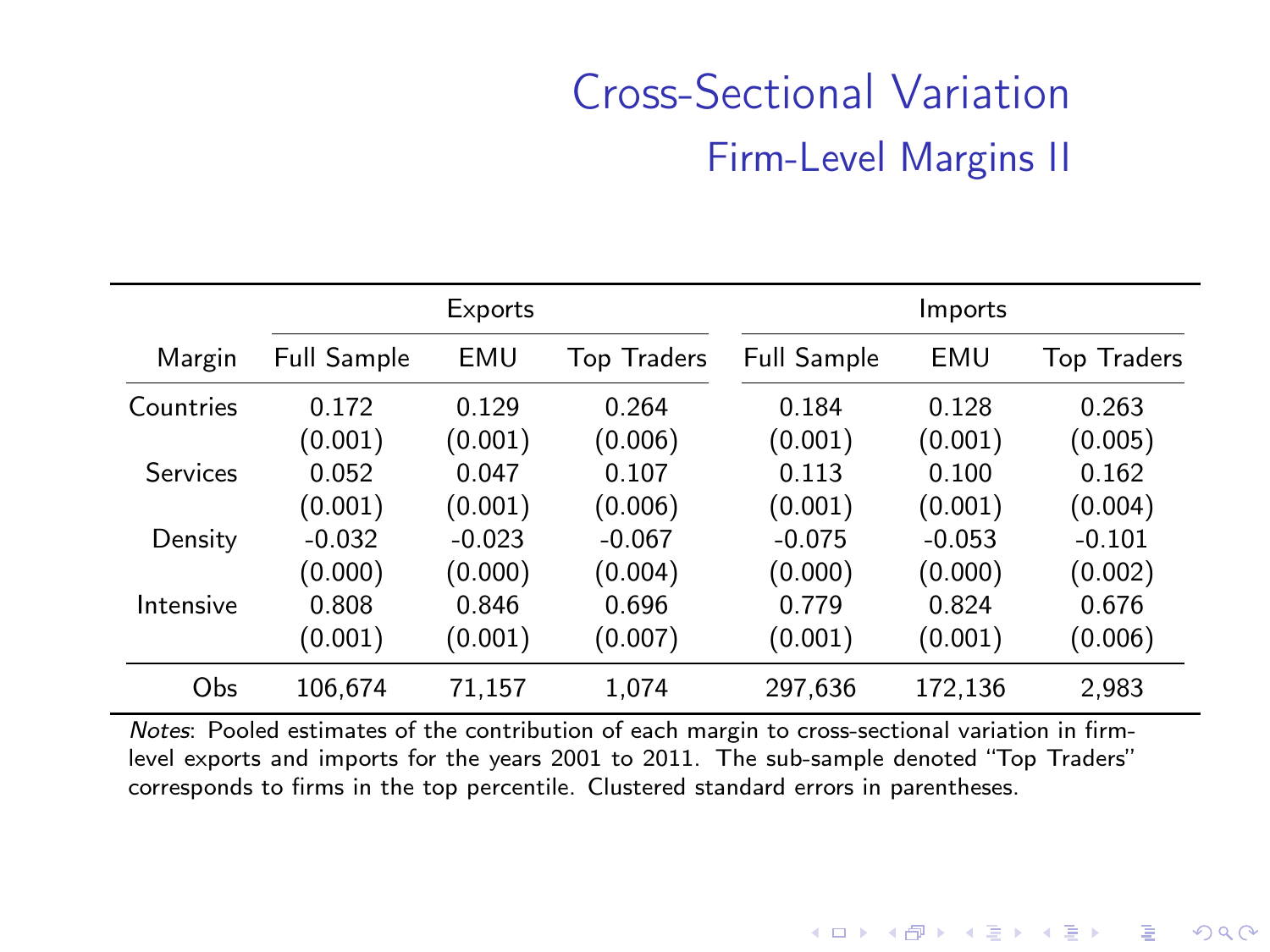## Time-Series Variation Level Decomposition

K □ ▶ K @ ▶ K 할 ▶ K 할 ▶ | 할 | K 9 Q @

• Change in total exports or imports from period  $t - 1$  to  $t$  can be written as (Bernard et al. 2009):

$$
\Delta x_t = \sum_{f \in N_t} x_{ft} - \sum_{f \in E_{t-1}} x_{ft-1} \quad \text{(firm entry and exit)}
$$
\n
$$
+ \sum_{c \in B_{ft}} x_{fct} - \sum_{c \in R_{ft-1}} x_{fct-1} \text{ (born and retired trading partners)}
$$
\n
$$
+ \sum_{s \in A_{ft}} x_{fst} - \sum_{s \in D_{ft-1}} x_{fst-1} \text{ (added and dropped services)}
$$
\n
$$
+ \sum_{s \in G_{ft}} \Delta x_{fst} + \sum_{s \in S_{ft}} \Delta x_{fst} \text{ (growing and shrinking trade)}
$$

• Short-run and long-run changes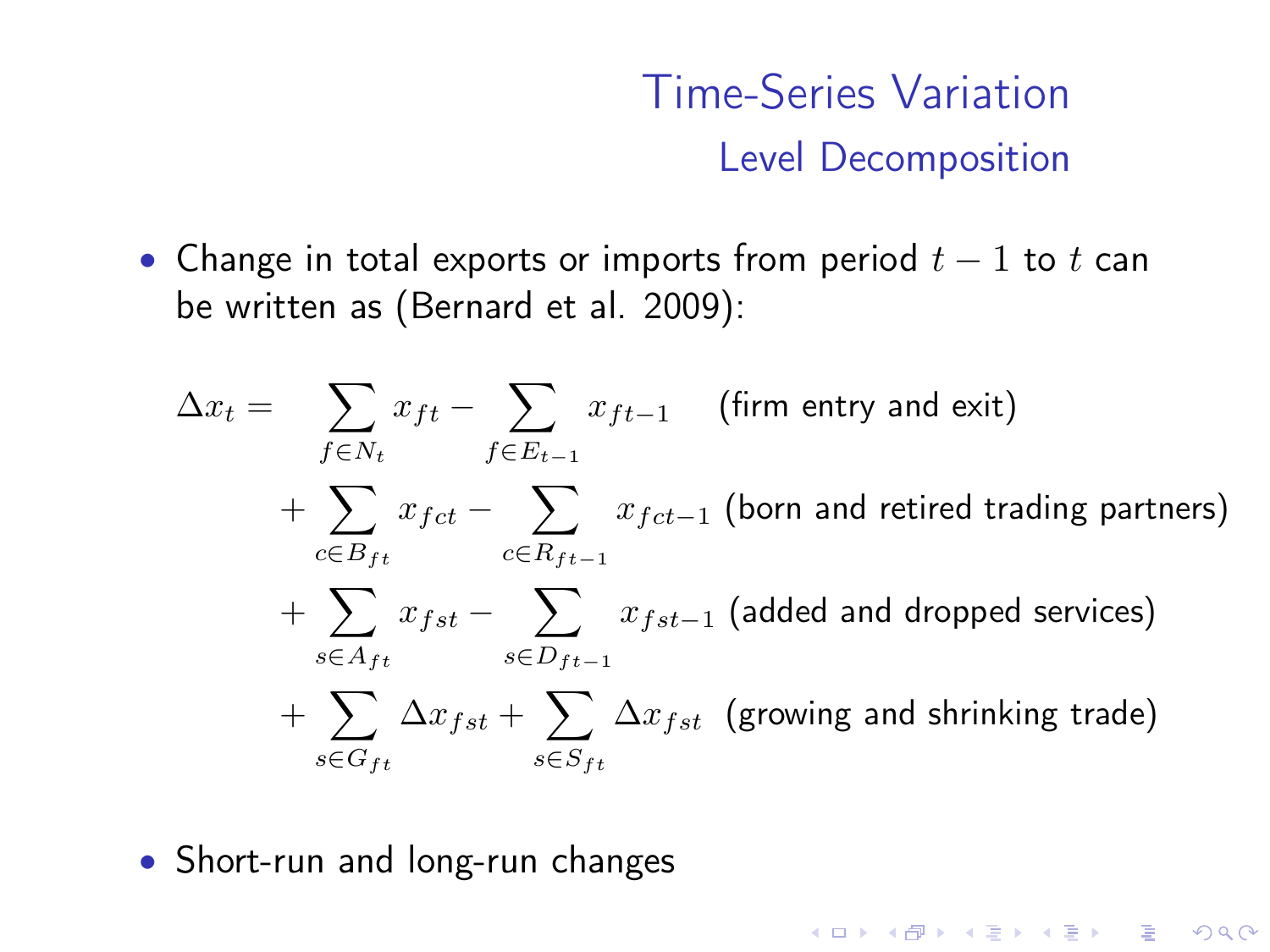## Time-Series Variation Exports – Short-Run

|                                       | $2001 -$<br>2002 | 2002-<br>2003 | 2003-<br>2004 | 2004-<br>2005 | 2005-<br>2006 | 2006-<br>2007 | 2007-<br>2008 | 2008-<br>2009 | 2009-<br>2010 | 2010-<br>2011 |
|---------------------------------------|------------------|---------------|---------------|---------------|---------------|---------------|---------------|---------------|---------------|---------------|
| Firm Entry and Exit                   |                  |               |               |               |               |               |               |               |               |               |
| Entry                                 | 12.2             | $-50.8$       | 94.1          | 34.3          | 52.9          | 32.8          | 31.0          | $-27.2$       | 20.1          | $-395.2$      |
| Exit                                  | $-8.3$           | 22.7          | $-47.6$       | $-15.0$       | $-18.8$       | $-16.4$       | $-12.6$       | 20.9          | $-14.7$       | 349.8         |
| Net Entry                             | 3.9              | $-28.2$       | 46.5          | 19.4          | 34.1          | 16.4          | 18.4          | $-6.3$        | 5.4           | $-45.5$       |
| <b>Trade Relationship</b>             |                  |               |               |               |               |               |               |               |               |               |
| Born                                  | 8.9              | $-29.5$       | 82.1          | 25.6          | 38.5          | 23.6          | 24.0          | $-33.4$       | 29.0          | $-923.7$      |
| Retired                               | $-6.4$           | 20.7          | $-43.9$       | $-16.1$       | $-25.9$       | $-17.1$       | $-15.0$       | 26.5          | $-21.1$       | 613.5         |
| Net Country                           | 2.5              | $-8.8$        | 38.2          | 9.5           | 12.6          | 6.5           | 9.0           | $-6.9$        | 7.9           | $-310.2$      |
| Service-Switching                     |                  |               |               |               |               |               |               |               |               |               |
| Added                                 | 9.2              | $-29.7$       | 70.1          | 35.1          | 37.2          | 17.5          | 32.7          | $-51.5$       | 22.3          | $-729.1$      |
| Dropped                               | $-6.9$           | 23.4          | $-60.6$       | $-14.5$       | $-35.5$       | $-19.7$       | $-25.1$       | 29.6          | $-26.0$       | 646.7         |
| <b>Net Service</b>                    | 2.3              | $-6.3$        | 9.5           | 20.6          | 1.7           | $-2.1$        | 7.6           | $-21.9$       | $-3.8$        | $-82.4$       |
| <b>Intensive Margin</b>               |                  |               |               |               |               |               |               |               |               |               |
| Increase                              | 154.6            | $-251.5$      | 571.1         | 246.7         | 313.6         | 220.0         | 228.0         | $-260.1$      | 300.9         | $-6884.5$     |
| Decrease                              | $-63.3$          | 394.8         | $-565.3$      | $-196.2$      | $-262.0$      | $-140.8$      | $-163.1$      | 395.2         | $-210.5$      | 7422.5        |
| Net Intensive                         | 91.3             | 143.3         | 5.7           | 50.5          | 51.6          | 79.2          | 64.9          | 135.1         | 90.4          | 538.0         |
| <b>Total Change</b><br>$(in bn. \in)$ | 33.1             | $-9.2$        | 4.6           | 12.7          | 9.9           | 16.6          | 18.3          | $-12.0$       | 14.3          | $-0.5$        |

 $\overline{\phantom{0}}$ 

Notes: Percentage contributions of each margin to changes in total exports for each noted period. The last row gives the total change in export volume in billions of Euro.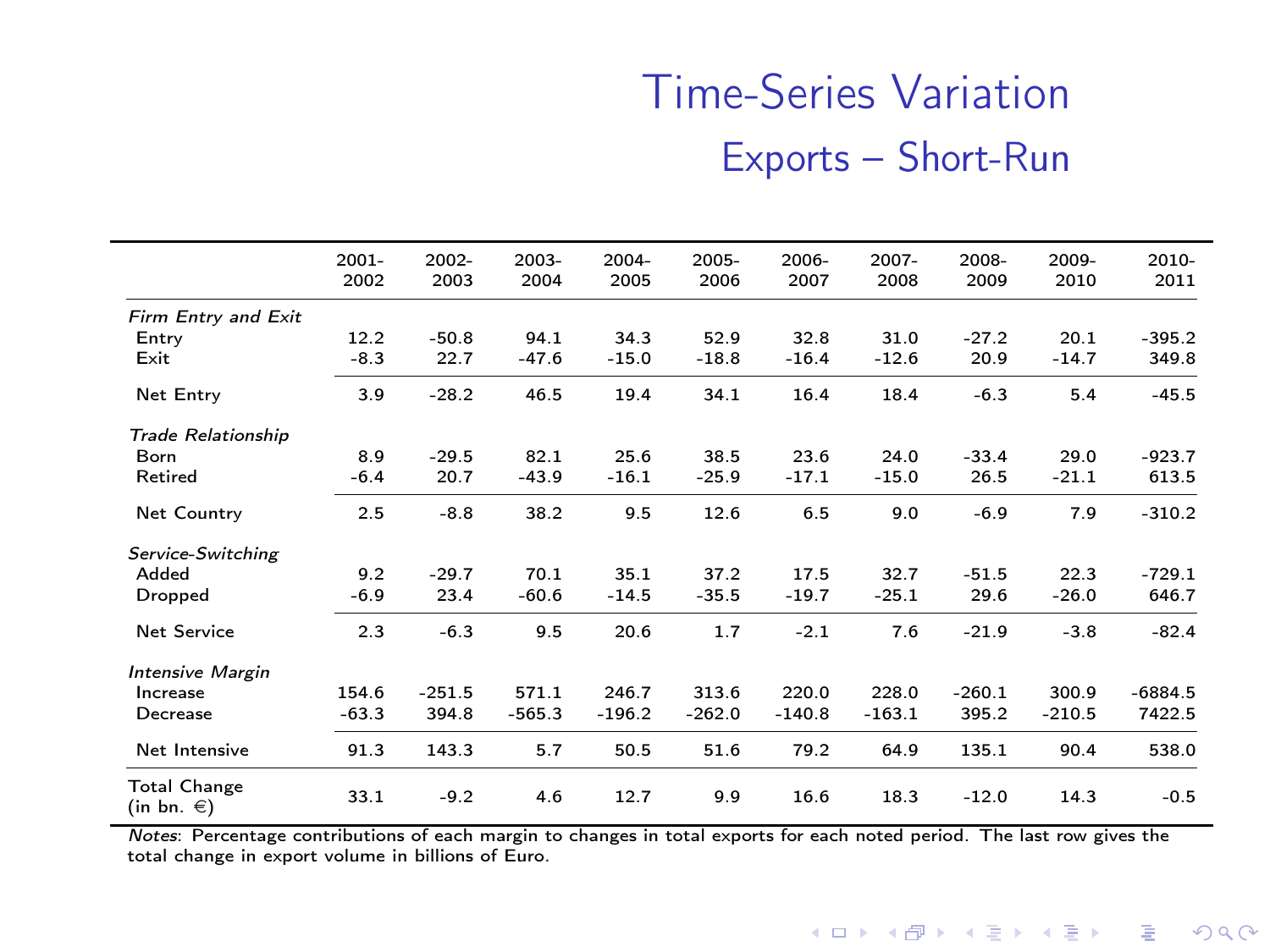## Time-Series Variation Imports – Short-Run

|                                       | $2001 -$<br>2002 | 2002-<br>2003 | 2003-<br>2004 | $2004 -$<br>2005 | $2005 -$<br>2006 | $2006 -$<br>2007 | $2007 -$<br>2008 | 2008-<br>2009 | 2009-<br>2010 | 2010-<br>2011 |
|---------------------------------------|------------------|---------------|---------------|------------------|------------------|------------------|------------------|---------------|---------------|---------------|
| Firm Entry and Exit                   |                  |               |               |                  |                  |                  |                  |               |               |               |
| Entry                                 | 18.0             | $-23.8$       | 64.9          | 40.8             | 78.6             | 26.2             | 23.2             | $-13.5$       | 16.4          | 32.1          |
| Exit                                  | $-21.6$          | 18.3          | $-55.7$       | $-39.5$          | $-35.6$          | $-40.2$          | $-17.3$          | 14.8          | $-19.0$       | $-35.5$       |
| Net Entry                             | $-3.6$           | $-5.6$        | 9.2           | 1.3              | 43.0             | $-14.0$          | 5.9              | 1.3           | $-2.6$        | $-3.4$        |
| <b>Trade Relationship</b>             |                  |               |               |                  |                  |                  |                  |               |               |               |
| Born                                  | 22.7             | $-28.9$       | 111.7         | 54.2             | 60.5             | 38.9             | 30.6             | $-27.7$       | 33.8          | 63.3          |
| Retired                               | $-19.5$          | 28.7          | $-87.0$       | $-51.0$          | $-47.1$          | $-30.1$          | $-24.0$          | 29.6          | $-39.7$       | $-52.1$       |
| Net Country                           | 3.2              | $-0.2$        | 24.7          | 3.2              | 13.4             | 8.9              | 6.7              | 1.8           | $-5.9$        | 11.2          |
| Service-Switching                     |                  |               |               |                  |                  |                  |                  |               |               |               |
| Added                                 | 29.6             | $-38.9$       | 129.2         | 89.1             | 76.4             | 52.0             | 45.2             | $-50.9$       | 50.6          | 97.8          |
| Dropped                               | $-27.2$          | 44.0          | $-105.4$      | $-64.8$          | $-73.6$          | $-40.7$          | $-43.0$          | 37.2          | $-42.6$       | $-80.4$       |
| Net Service                           | 2.5              | 5.2           | 23.8          | 24.2             | 2.8              | 11.3             | 2.2              | $-13.7$       | 8.0           | 17.4          |
| <b>Intensive Margin</b>               |                  |               |               |                  |                  |                  |                  |               |               |               |
| Increase                              | 249.4            | $-205.1$      | 737.8         | 461.4            | 475.9            | 328.9            | 291.9            | $-212.9$      | 319.5         | 650.8         |
| Decrease                              | $-151.4$         | 305.7         | $-695.6$      | $-390.0$         | $-435.2$         | $-235.0$         | $-206.8$         | 323.5         | $-219.0$      | $-576.0$      |
| Net Intensive                         | 98.0             | 100.6         | 42.2          | 71.4             | 40.7             | 93.9             | 85.2             | 110.5         | 100.5         | 74.8          |
| <b>Total Change</b><br>$(in bn. \in)$ | 21.2             | $-13.8$       | 4.6           | 7.7              | 7.2              | 12.2             | 15.6             | $-15.3$       | 14.0          | 6.5           |

 $\overline{\phantom{a}}$ 

Notes: Percentage contributions of each margin to changes in total imports for each noted period. The last row gives the total change in export volume in billions of Euro.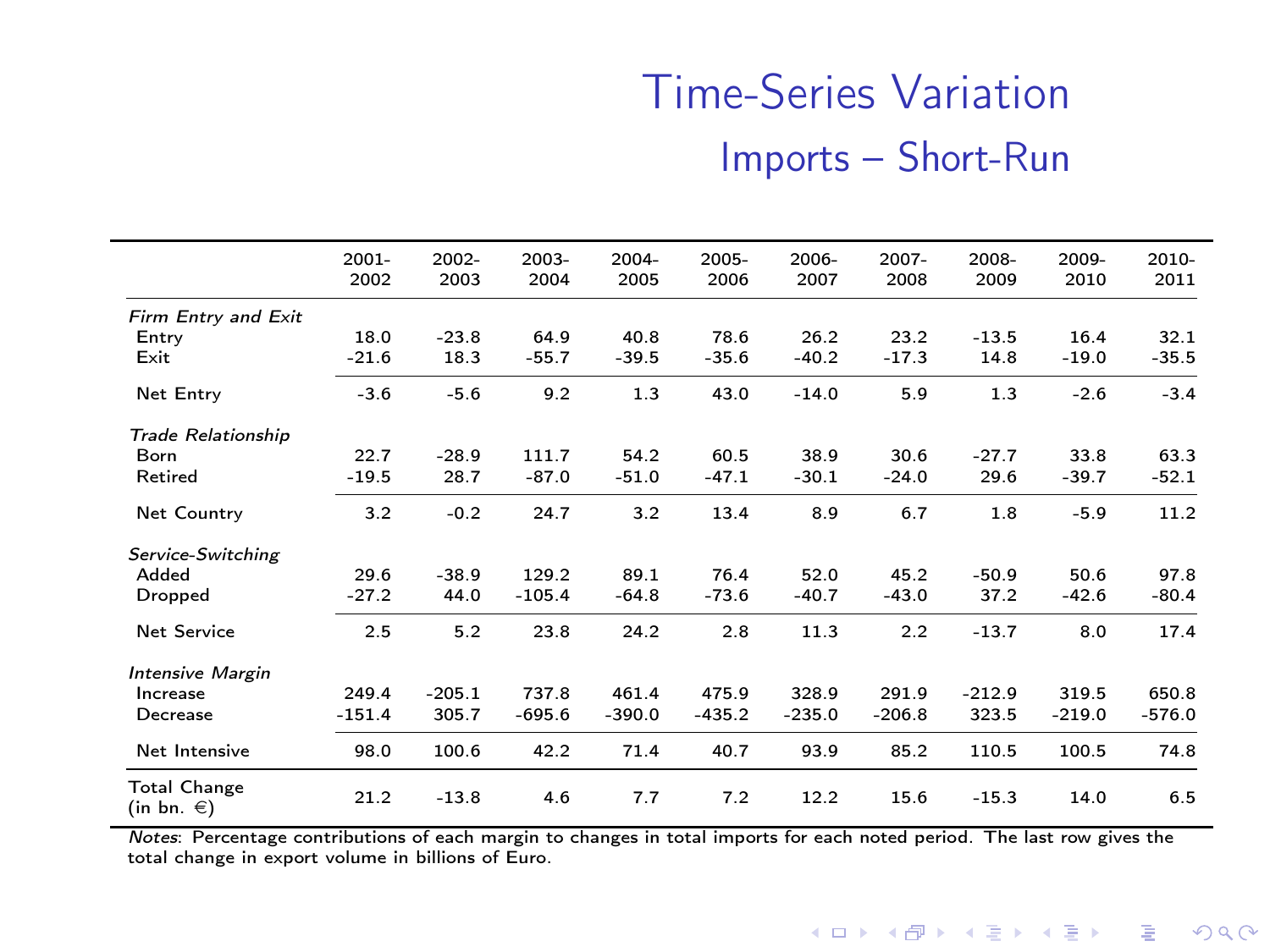## Time-Series Variation Long-Run

|                                   |          |          | Exports   |          |           | Imports  |          |          |  |  |  |
|-----------------------------------|----------|----------|-----------|----------|-----------|----------|----------|----------|--|--|--|
|                                   | $2002 -$ | $2005 -$ | $2008 -$  | $2002 -$ | $2002 -$  | $2005 -$ | $2008 -$ | $2002 -$ |  |  |  |
|                                   | 2005     | 2008     | 2011      | 2011     | 2005      | 2008     | 2011     | 2011     |  |  |  |
| Firm Entry and Exit               |          |          |           |          |           |          |          |          |  |  |  |
| Entry                             | 174.6    | 42.2     | 586.8     | 72.4     | $-677.4$  | 33.1     | 148.4    | 60.5     |  |  |  |
| Exit                              | $-79.0$  | $-18.2$  | $-514.1$  | $-35.1$  | 580.7     | $-30.8$  | $-233.6$ | $-66.3$  |  |  |  |
| Net Entry                         | 95.5     | 24.0     | 72.7      | 37.3     | $-96.6$   | 2.2      | $-85.2$  | $-5.7$   |  |  |  |
| <b>Trade Relationship</b>         |          |          |           |          |           |          |          |          |  |  |  |
| Born                              | 99.1     | 21.8     | 494.2     | 30.2     | $-603.3$  | 29.8     | 167.5    | 47.9     |  |  |  |
| Retired                           | $-51.7$  | $-13.5$  | $-355.3$  | $-10.0$  | 515.8     | $-20.8$  | $-148.5$ | $-20.6$  |  |  |  |
| Net Country                       | 47.4     | 8.3      | 138.9     | 20.2     | $-87.5$   | 9.0      | 19.0     | 27.3     |  |  |  |
| Service-Switching                 |          |          |           |          |           |          |          |          |  |  |  |
| Added                             | 117.0    | 23.2     | 419.2     | 31.3     | $-771.5$  | 33.7     | 252.2    | 61.3     |  |  |  |
| Dropped                           | $-47.0$  | $-18.7$  | $-327.8$  | $-12.4$  | 643.2     | $-24.6$  | $-171.2$ | $-31.9$  |  |  |  |
| <b>Net Service</b>                | 70.0     | 4.5      | 91.3      | 18.9     | $-128.3$  | 9.1      | 81.0     | 29.3     |  |  |  |
| <b>Intensive Margin</b>           |          |          |           |          |           |          |          |          |  |  |  |
| Increase                          | 436.4    | 131.1    | 2365.4    | 103.0    | $-2953.0$ | 182.2    | 1036.8   | 172.3    |  |  |  |
| Decrease                          | $-549.3$ | $-67.9$  | $-2568.3$ | $-79.4$  | 3365.4    | $-102.6$ | $-951.5$ | $-123.1$ |  |  |  |
| Net Intensive                     | $-112.9$ | 63.2     | $-202.9$  | 23.6     | 412.4     | 79.6     | 85.2     | 49.1     |  |  |  |
| <b>Total Change</b><br>(in bn. €) | 8.1      | 44.8     | 1.9       | 54.8     | $-1.5$    | 34.9     | 5.2      | 38.6     |  |  |  |

Notes: Percentage contributions of each margin to changes in total exports and imports over the noted time interval. The last row gives the total change in export and import volumes in billions of Euro.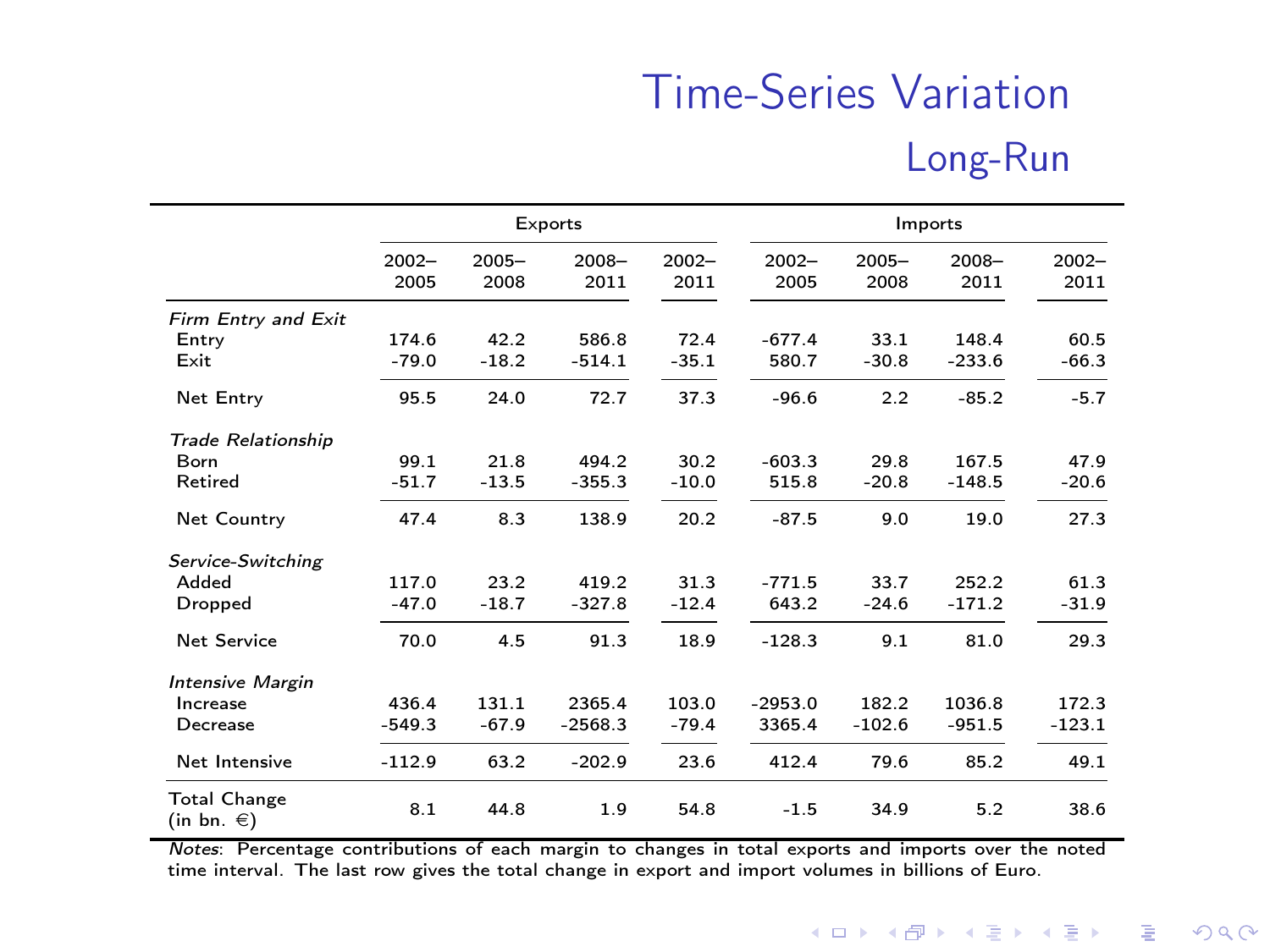## Time-Series Variation Mid-Point Growth

4 D X 4 P X 3 X 4 B X 3 B X 9 Q O

Decomposition of the change in aggregate service exports and imports into margins using mid-point growth rates following Davis and Haltiwanger (1992) and Bricongne et al. (2012)

- Advantage over conventional growth rates: facilitates analysis of created and destroyed flows
- Results confirm previous findings
- Plan: Further decomposition of mid-point growth rates to assess the relative importance of individual trading partners, single services and different firm sizes over time